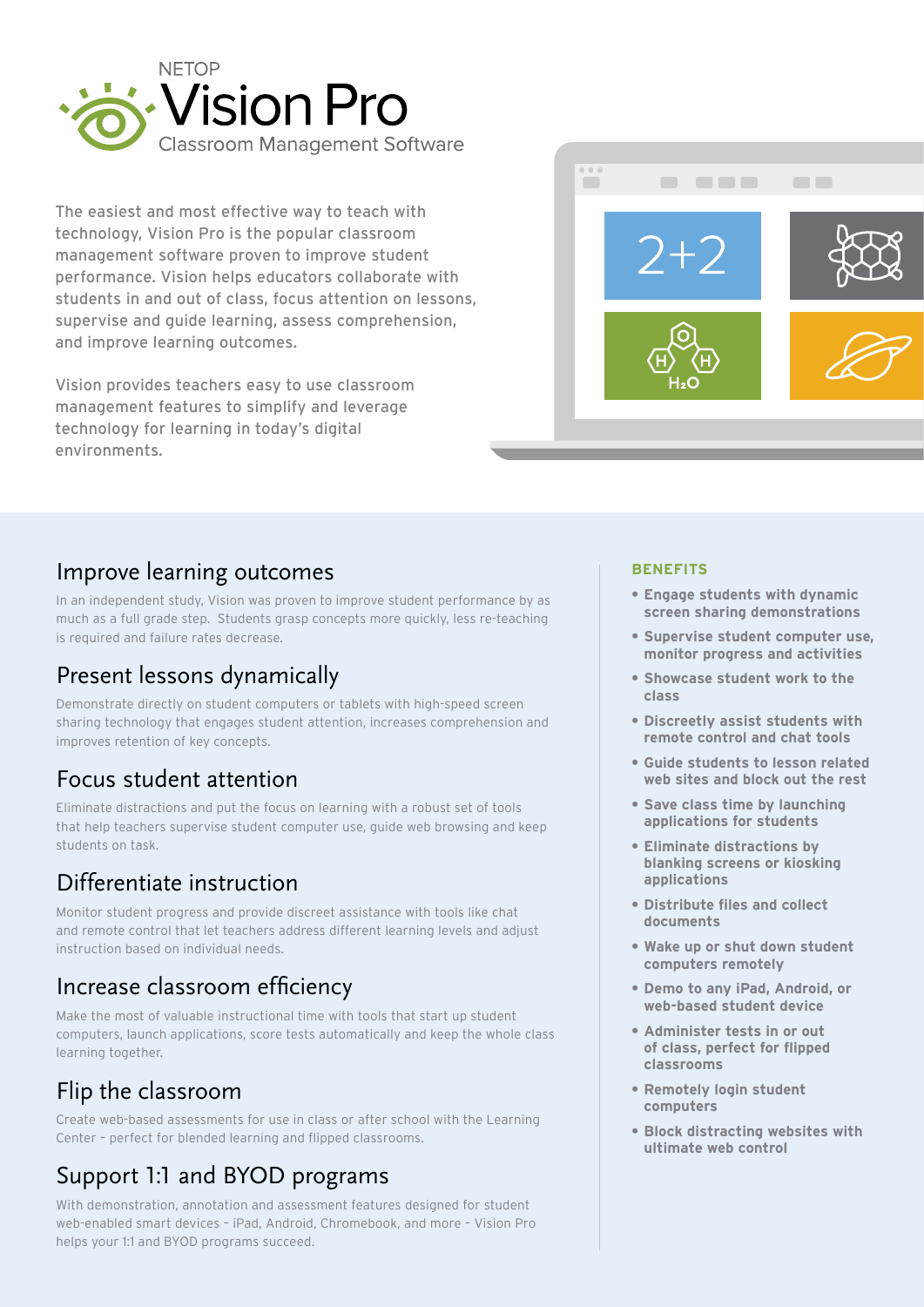# Vision Pro Features Overview





#### **Demo\***

Give every student a front-row seat, present lessons directly on student computers or smart devices.



#### **Showcase Student\***

Build confidence when you let students share their work on every computer screen in class.



### **Pointer**

Annotate lessons in any application with more than 20 shapes and highlighters.



Save time by opening the correct application on every student computer simultaneously.



#### **Kiosk Applications**

Limit students computer use to programs you open for them. Students can't exit – ideal during tests.



#### **Supervise the class\***

Supervise the activities of the students from your PC or iPad. See a thumbnail view of the entire class.



#### **Class Wide Remote Login**

In single sign-in environments, get all your computers logged in with a click, from your desk.



#### **Learning Center\***

Create and administer web-based assessments for student use in class or at home - perfect for flipped classrooms.



#### **Blank Screen\***

Focus student attention at the beginning of class or while giving directions by blanking computer screens.



#### **Lock Web\***

Turn web browsing on or off for one student or the whole class from the teacher's computer.



#### **Filter Web**

Easily create lists of teacher-approved web sites or blocked sites right from your browser to guide student Internet use.

#### **Live View\***

See any student screen in real time via a highquality, larger window.



#### **Remote Control**

Take command of any classroom computer and remotely assist students for personalised instruction.



**Shut down and wake-up\***

Shut down, start or restart any or all classroom computers from the teacher's station.



### **Manage from your iPad** Unchain yourself from your desk and manage

your classroom from your iPad with Vision Mobile.

**Vision Pro offers the full feature set for classrooms running on Windows platforms. \*Mac feature set**

System Requirements Available Online: www.netop.com/vision/tech-specs

*"Vision is a tool that makes it possible to take on the role of a coach in the classroom. I can assist those students who need help, focus the attention of the students on my instructions and show individual work to the whole class."*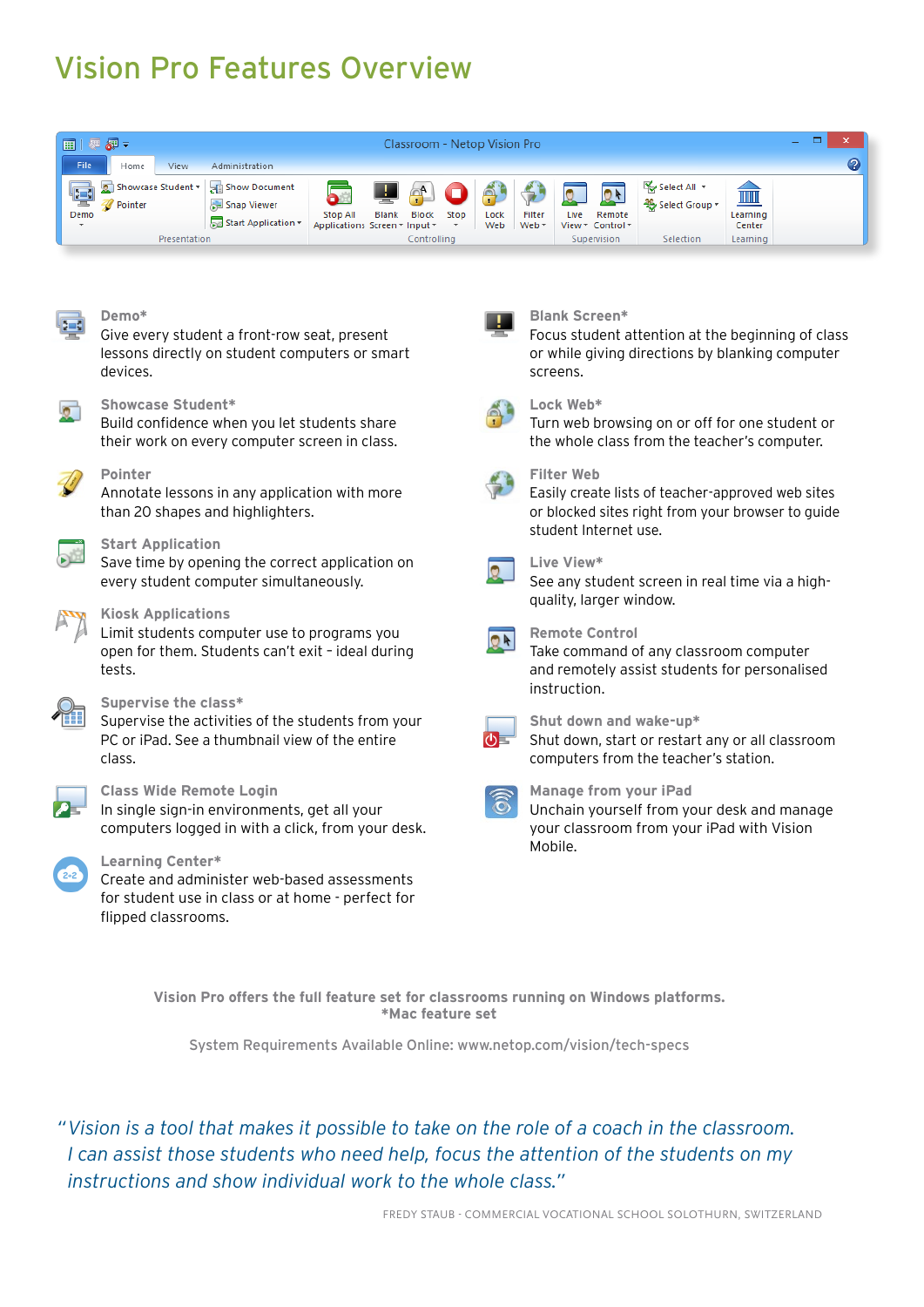



*"Vision Pro is a very powerful behaviour management tool. It is a great product that provides real solutions to improve teaching in ICT suites"*

GISELLE HOBBS – STOCKWOOD PARK ACADEMY, UK

*"As I used the Vision software to demonstrate techniques in my classroom, I was amazed at how engaged my students became with the content… My students were able to master the material more quickly and the pace of instruction increased because I was spending less time repeating my instructional delivery."*

SARAH SULLENBERGER - DERRY AREA MIDDLE SCHOOL, PA